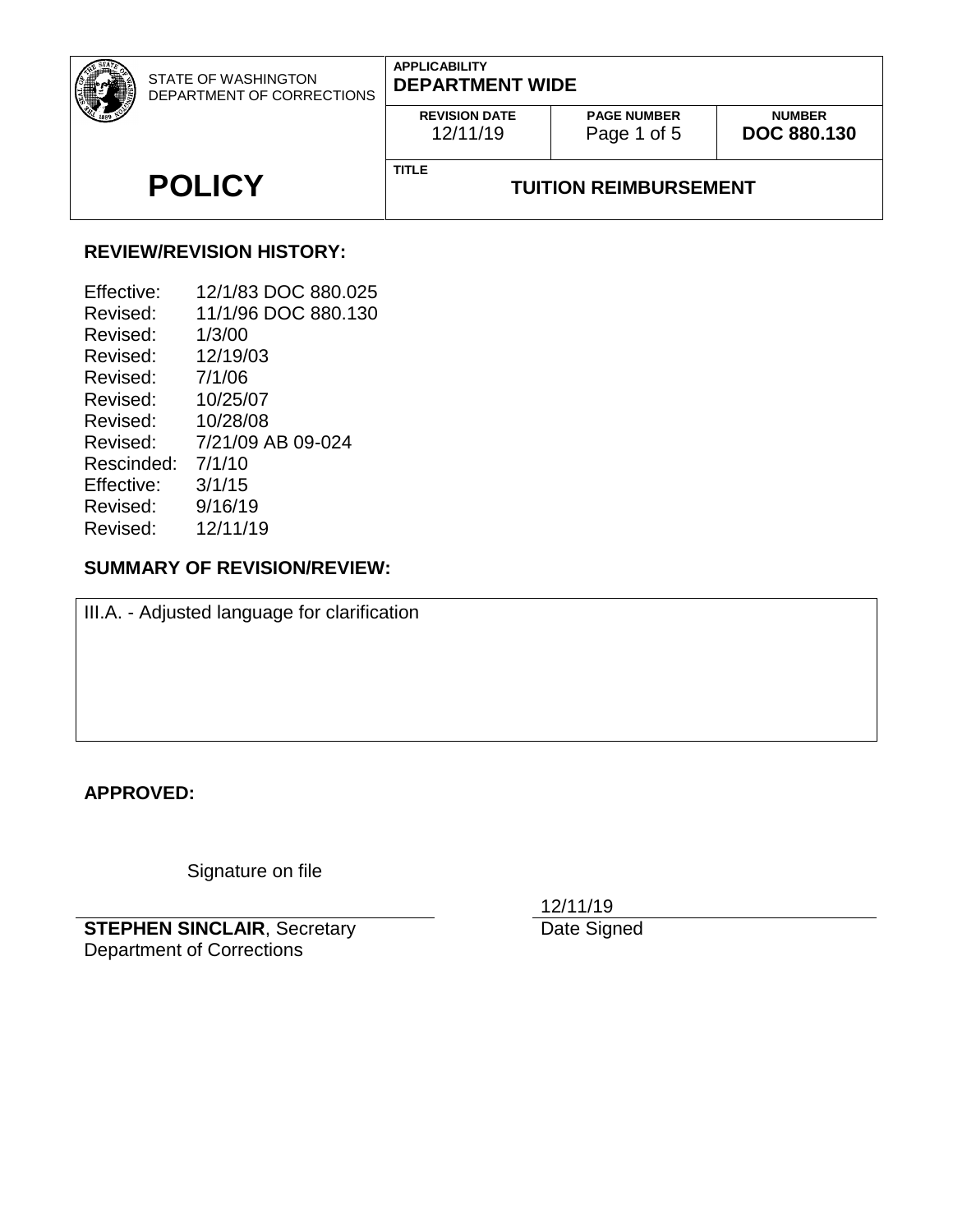| <b>STATE OF WASHINGTON</b><br>DEPARTMENT OF CORRECTIONS | <b>APPLICABILITY</b><br><b>DEPARTMENT WIDE</b> |                                   |                                     |  |
|---------------------------------------------------------|------------------------------------------------|-----------------------------------|-------------------------------------|--|
|                                                         | <b>REVISION DATE</b><br>12/11/19               | <b>PAGE NUMBER</b><br>Page 2 of 5 | <b>NUMBER</b><br><b>DOC 880.130</b> |  |
| <b>POLICY</b>                                           | <b>TITLE</b>                                   | <b>TUITION REIMBURSEMENT</b>      |                                     |  |

## **REFERENCES:**

DOC 100.100 is hereby incorporated into this policy; [RCW 41.06;](http://app.leg.wa.gov/RCW/default.aspx?cite=41.06) [WAC 200-600;](http://apps.leg.wa.gov/wac/default.aspx?cite=200-600) DOC [880.135 Health Services Continuing Education Reimbursement;](http://insidedoc/policies/DOC/word/880135.pdf) [Collective Bargaining](https://ofm.wa.gov/state-human-resources/labor-relations/collective-bargaining-agreements)  **Agreements** 

## **POLICY:**

- I. The Department recognizes the value of well-educated and well-trained employees and supports the tuition reimbursement program within available funds. Employees are encouraged to further personal and professional development goals through appropriate formal education programs.
- II. Continuing education for professional health services employees will be reimbursed per DOC 880.135 Health Services Continuing Education Reimbursement.

## **DIRECTIVE:**

- I. General Requirements
	- A. Tuition reimbursement is available for courses offered by accredited institutions of higher education.
	- B. Employees must have permanent, permanent-project, or probationary employment status with the Department from the time of request until reimbursement for payment is submitted.
		- 1. Employees on a temporary/acting assignment at another agency cannot initiate a tuition reimbursement request with the Department.
		- 2. Employees whose official work schedule is part-time will receive reimbursement relative to the work schedule (e.g., half-time employees receive 50 percent of allowable reimbursement).
	- C. If the employee leaves Department service before completing the entire reimbursement process, the Department will not provide reimbursement.
		- 1. If the employee moves to another agency on a temporary/acting assignment before completing an approved course, the Department may provide reimbursement upon satisfactory completion of the course.
	- D. Participation must not interfere with scheduled work or negatively affect work performance.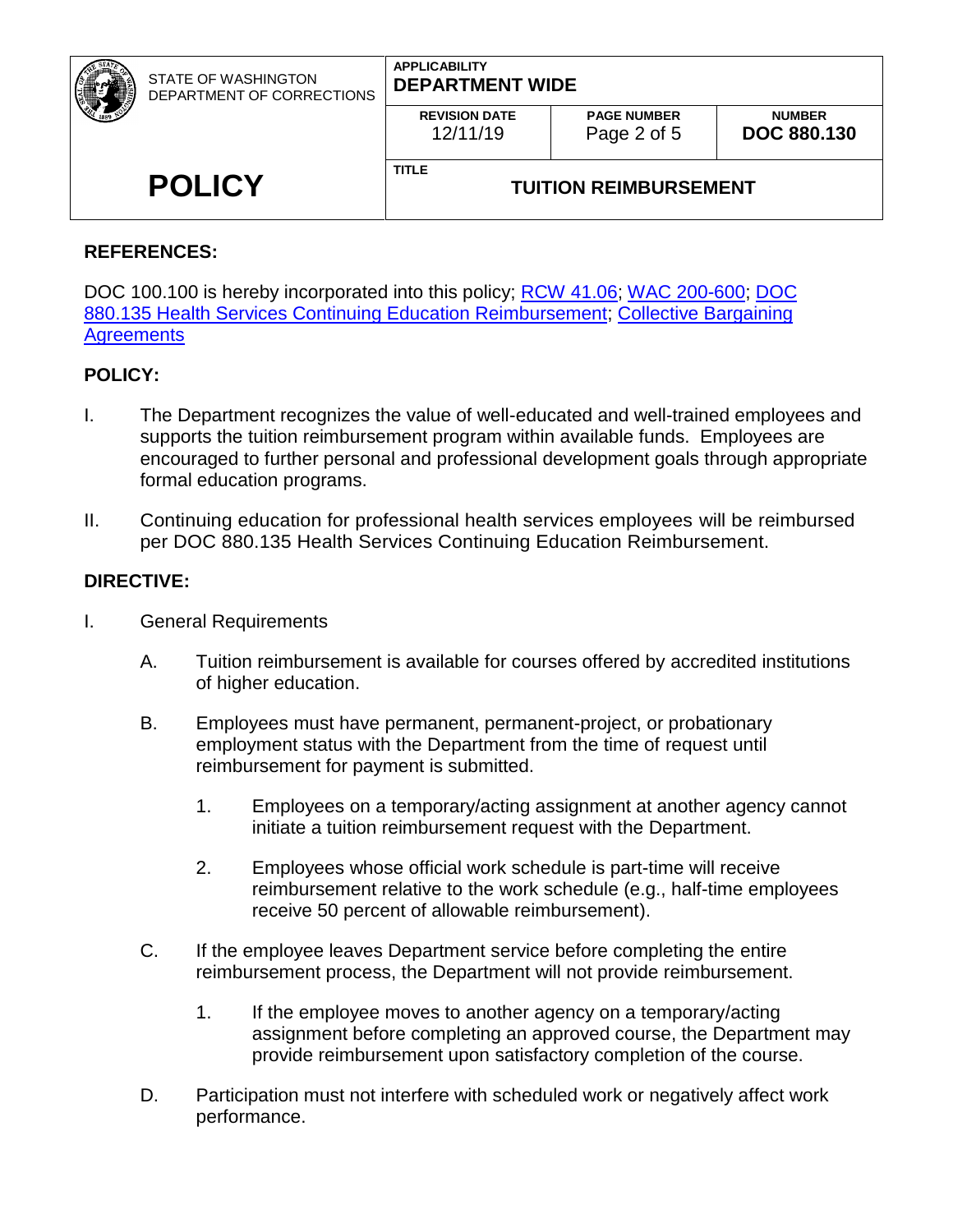| STATE OF WASHINGTON<br>DEPARTMENT OF CORRECTIONS | <b>APPLICABILITY</b><br><b>DEPARTMENT WIDE</b> |                                   |                                     |  |
|--------------------------------------------------|------------------------------------------------|-----------------------------------|-------------------------------------|--|
|                                                  | <b>REVISION DATE</b><br>12/11/19               | <b>PAGE NUMBER</b><br>Page 3 of 5 | <b>NUMBER</b><br><b>DOC 880.130</b> |  |
| <b>POLICY</b>                                    | <b>TITLE</b><br><b>TUITION REIMBURSEMENT</b>   |                                   |                                     |  |

- 1. Attendance in a course is not a valid reason to refuse mandatory overtime unless an exception is allowed per an applicable Collective Bargaining Agreement.
- E. Costs related to course materials and fees (e.g., lab fees, special administrative fees, videos, books, supplies, travel, parking) and extracurricular activities (e.g., training courses seminars) are not reimbursable unless the employee receives accredited course credit for participation.
- F. The course(s) or attainment of a degree must mutually benefit the employee and the Department or further the employee's career development within the Department.
- G. The date the course is completed will determine the course quarter. The following schedules will be used by the Department:
	- 1. Winter quarter January through March
	- 2. Spring quarter April through June
	- 3. Summer quarter July through September
	- 4. Fall quarter October through December
- II. Request Process
	- A. Employees will complete DOC 03-510 Tuition Reimbursement Request prior to the start of the class and submit all documentation to the immediate supervisor, who will recommend approval/denial. If approval is recommended, the immediate supervisor will then forward the request to the Appointing Authority for consideration.
	- B. If the Appointing Authority concurs, the request will be forwarded to the appropriate Assistant Secretary or the Deputy Secretary.
	- C. Assistant Secretary or Deputy Secretary approval on DOC 03-510 Tuition Reimbursement Request is required before the course start date.
	- D. Tuition reimbursement requests may be submitted up to 6 months in advance. For requests approved in advance, the policy in effect at the time the course starts, not at the time of approval, will be followed for tuition reimbursement.
	- E. Online courses (e.g., California Coast University, Western Governors University) must be completed within 180 days of the Appointing Authority's signature date on DOC 03-510 Tuition Reimbursement Request.
- III. Reimbursement Amount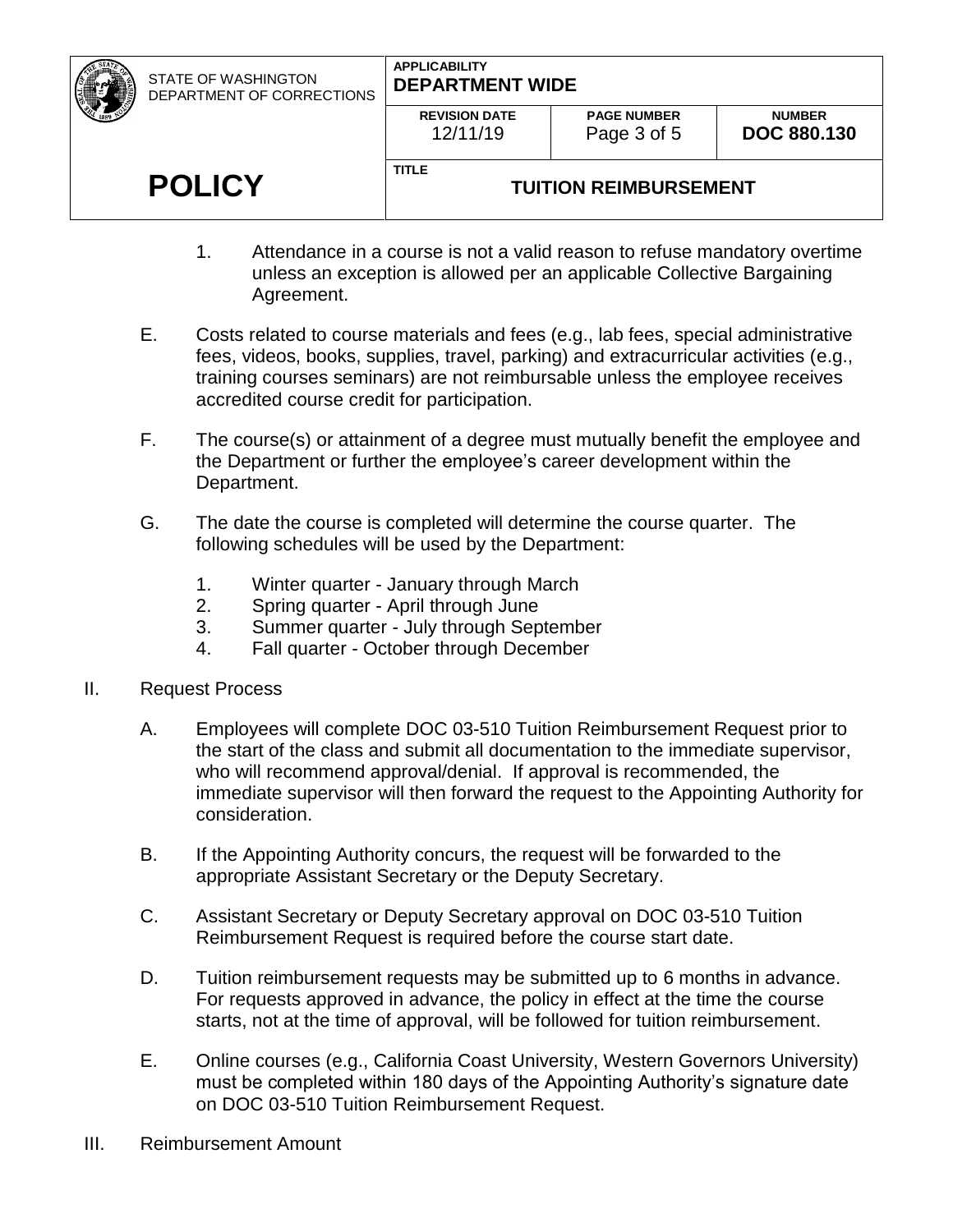STATE OF WASHINGTON DEPARTMENT OF CORRECTIONS

**POLICY**

### **APPLICABILITY DEPARTMENT WIDE**

|          | <b>REVISION DATE</b> |
|----------|----------------------|
| 12/11/19 |                      |

**TITLE**

# **TUITION REIMBURSEMENT**

- A. The reimbursement rate will be 50 percent of the University of Washington Tacoma (UWT) or actual tuition costs, whichever is lower, for undergraduate course work. Graduate course work reimbursements will be capped at 50 percent of the UWT undergraduate rate.
	- 1. When a university does not have a cost-per-credit (e.g., Western Governor's University), reimbursement will be based on the term's tuition cost.
- B. Maximum tuition reimbursement for an employee will not exceed \$5,000 in a calendar year.
- C. The tuition reimbursement amount, including scholarships, grants, and other sources of educational reimbursement funds (e.g., G.I. Bill benefit), cannot exceed the actual total cost of tuition.
- IV. Reimbursement Process
	- A. Employees will pay for the course prior to reimbursement.
	- B. Upon course completion, employees will scan the following documents to [doctuition@doc1.wa.gov.](mailto:doctuition@doc1.wa.gov)
		- 1. Course transcript or print-off of the final grade(s) or pass/fail from the institution of higher education's website,
		- 2. Receipt for tuition payment, including the course title(s) and credit hours completed, and
		- 3. Documentation from the institution of higher education's website or catalog indicating the cost per course credit.
	- C. A grade of 2.0 or higher, or pass in a pass/fail structure, is required to receive tuition reimbursement.
	- D. Documentation for payment must be submitted to the Headquarters Tuition Reimbursement Team within 90 days following the course end date.

# V. Exceptions

- A. Exceptions can only be requested for extenuating or special circumstances.
- B. Requests for an exception to the request and/or reimbursement process must be submitted in writing to the appropriate Assistant Secretary or Deputy Secretary.